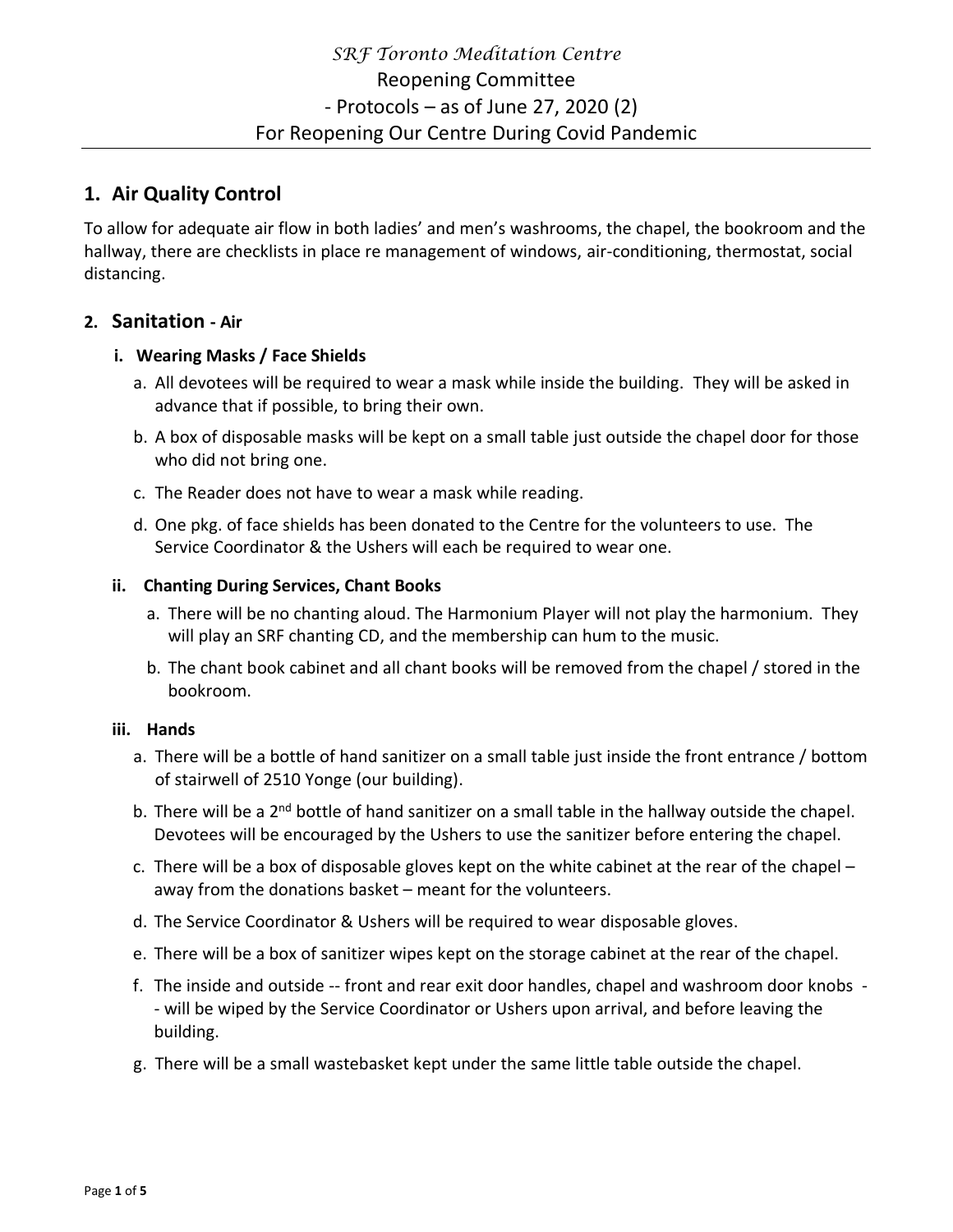#### **iv. Nametags for Volunteers**

All nametags will be peel 'n stick labels: USHER, READER, SERVICE COORDINATOR, HARMONIUM PLAYER. They can be disposed of after Service.

### **v. Signage**

All Reserved Signs will be printouts / disposed of after each Service.

### **vi. Drinking Water**

- a. The Centre will not provide bottled water. Devotees will be encouraged to bring their own bottled water if need be, but the preference is to have no bottles left behind.
- b. There will be no paper cups kept in the washrooms.
- c. Should a devotee need water, the Service Coordinator will get a paper cup from the bookroom and give to the requesting devotee to fill from the washroom tap.
- d. If there is an emergency, the Service Coordinator will fill the cup with water from the washroom tap, and hand to the devotee.

### **vii. Management of Centre Keys**

Only the Service Coordinator will manage keys for the chapel, bookroom, washrooms. They will be wiped with sanitizer wipes when brought from storage and before returning to storage.

### **viii. Bookroom / Library**

- a. The bookroom will be kept closed and locked. There will be absolutely no access to items for sale or to the library. There will be no loan-outs of any items. Any possible returns will have to be left with the Service Coordinator – who will attach a written note to the book, and after Service, place it on the bookroom desk / notify CC.
- b. No-one other than the Service Coordinator will be allowed into the bookroom for any reason.

### **ix. All Door Knobs, Door Handles**

- a. When the Service Coordinator arrives, they will use sanitizer wipes to sanitize the inside & outside of all door knobs, door handles, bars, latches, and push plates: front & rear exit doors, door at top of front stairs, chapel door, washroom doors, exterior of bookroom door.
- b. The Usher will do same after all our guests have left, and we are closing up the Centre to go home.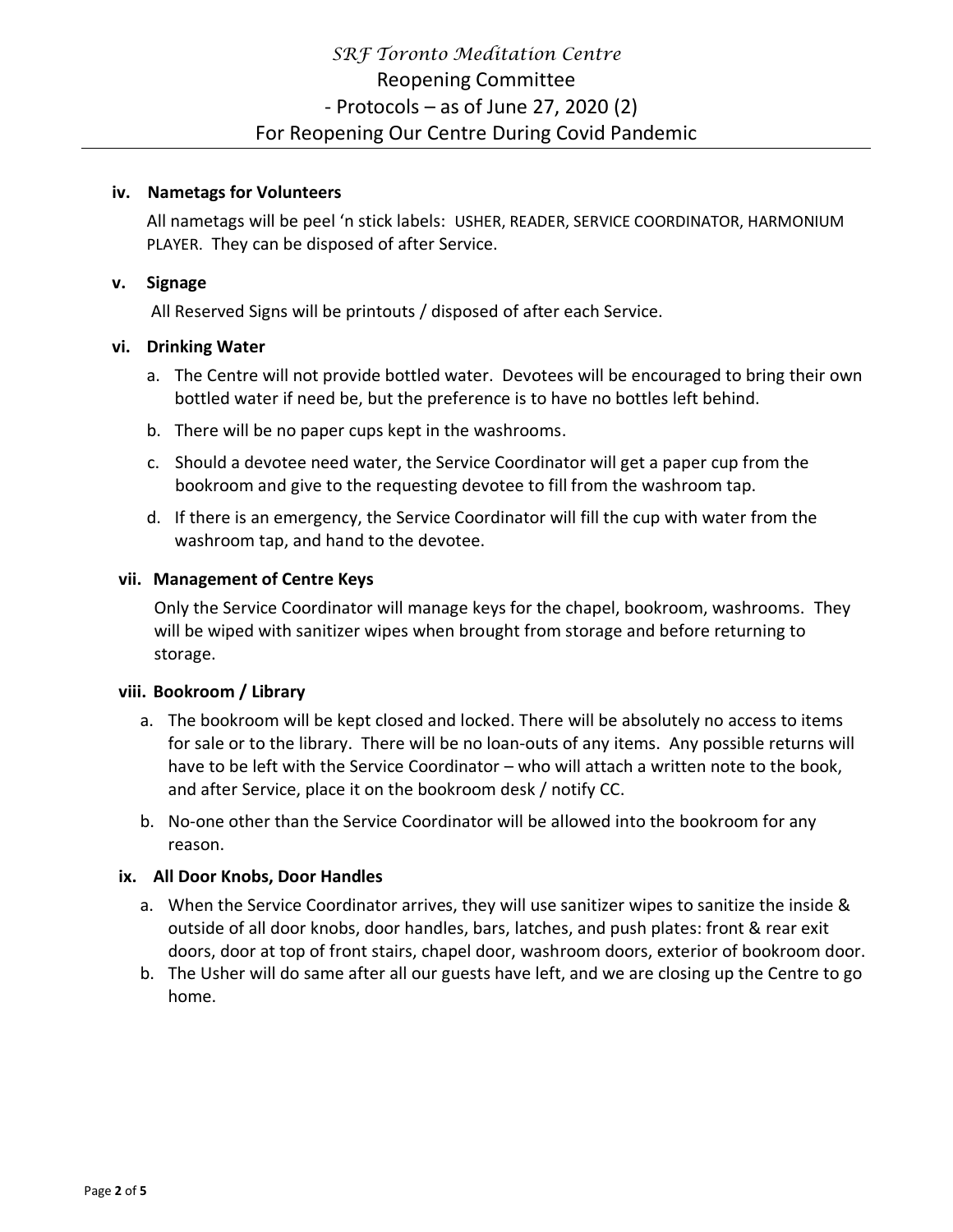## **3. Contact Register / Waiver**

- a. A **contact register** & pen will be set up on the stand outside bookroom door. The register will consist of copies of a standard form with space for the visitor to print their name, address, contact phone number. This register will be referred to - should anyone attending Service that day report a health issue.
- b. The Usher will ask each visitor to sign in, letting them know that this information will be kept confidential.
- c. After the guest has signed in, the Usher will:
	- i. Turn the page on the register.
	- ii. Ask the guest to use hand sanitizer.
- d. The register will not be left unattended. The Service Coordinator will store it away during the Service / pass on to a member of CC after the Service.
- e. **Waiver**: We are working to determine if each person coming to our Centre should sign a waiver – which is a legally binding document that – in this pandemic situation - would absolve the SRF Toronto Meditation Centre of any responsibility should one become ill within a certain number of days of attending a Service at our location – 2510 Yonge St.

## **4. Traffic Control – to maintain one-way entering & leaving the building / Social Distancing Inside**

- a. Devotees will be asked to enter 2510 Yonge St. via the front Yonge St. entrance only, and to exit via the rear exit which is next to our bookroom. They can descend the rear steel stairwell to ground level.
- b. A small sign will be taped at the bottom of the rear stairwell asking all visitors arriving from the parking lot - to please enter the building via the front door entrance - 2510 Yonge St.
- c. The hallway outside our bookroom, chapel and neighboring offices is only 5 ft. wide. As we are not allowed to use any marking systems for social distancing in any hallway areas, traffic will be closely monitored by the Ushers - esp. for devotees lined up for the washrooms. A plan is in place to manage lineups.
- d. Devotees who would like to visit with each other anywhere on our 2<sup>nd</sup> floor will be asked by the Ushers to meet with each other outside in the rear parking lot.
- e. **Latecomers** will be allowed in until the first meditation begins.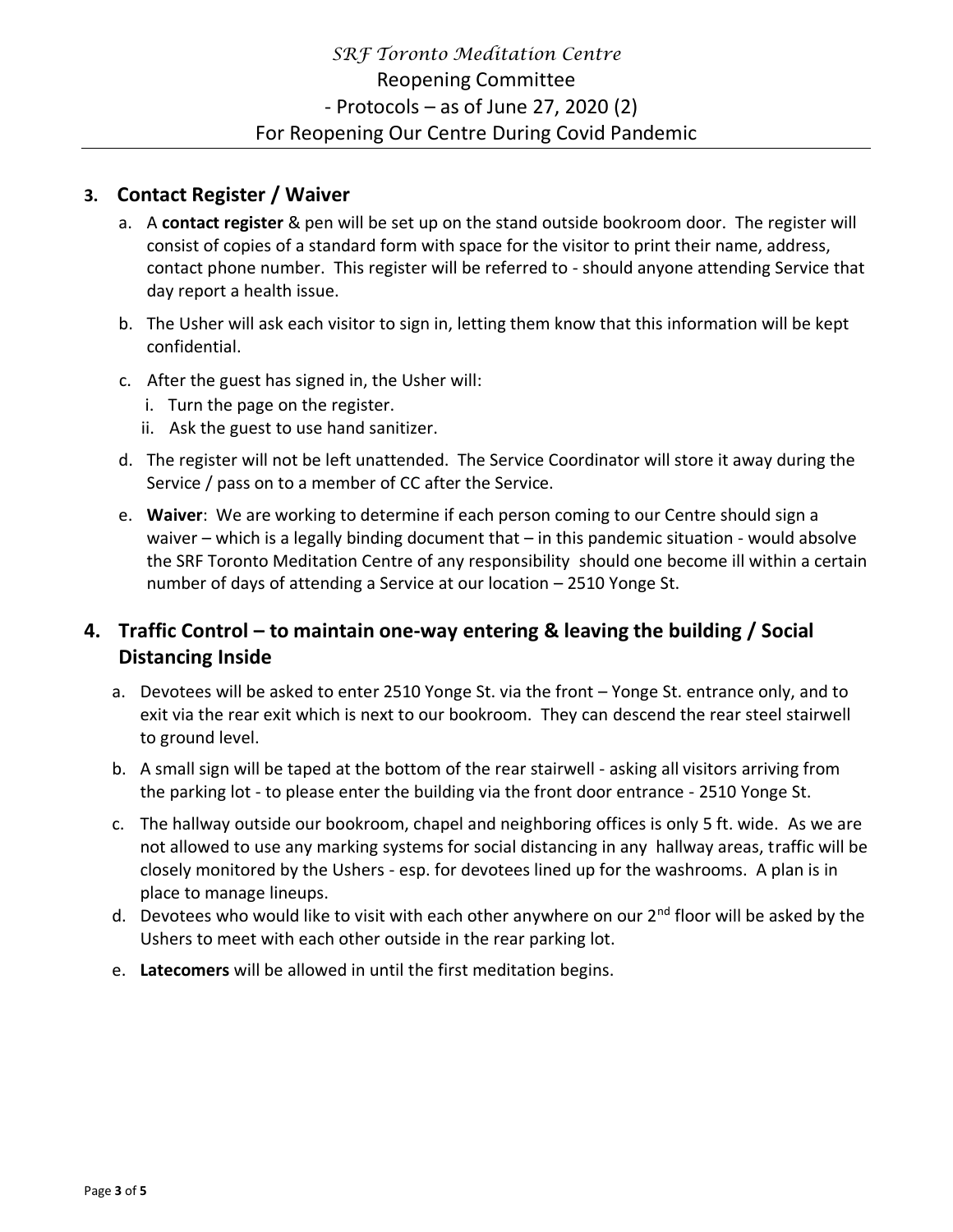### **5. Number of Regular Weekly Services**

Record is / has always been maintained of the attendance at each Service.

- a. An attendance study revealed the very low attendance for the Thursday & Saturday Meditation Services over the past year;
- b. For Sunday: there is anticipated difficulty in getting all the volunteer requirements met for both a 10 am Meditation Service + the 11 am Sunday Readings Service:

**CONCLUSION:** to hold one Regular Weekly Service only: The Sunday 11:00 am Readings Service.

# **6. A (Covid) Floorplan has been developed for our Centre chapel – -- total seating incl. volunteers: 24 chairs**

- a. To seat 2 guests per row
- b. To space the Reader and Harmonium Player at least 6 ft. apart
- c. Seating for the 2 Ushers and Service Coordinator at the right /rear of chapel, facing from hallway
- d. Seating for 2 latecomers only at the left /rear of chapel, facing from hallway
- e. **Floorplan - For Special Commemoration Services**

As in our usual Special Service floorplan set up: the stand to hold the picture of the Guru being honoured will be set up mid-way across the front of our altar, with a cloth to be placed beneath the 16 x 20" picture of the Guru being honoured.

### f. **Bring No Flower Offerings – For Special Commemoration Services**

- i. There will be no *Flower Offerings Table* in front of the picture of the Guru being honoured. Centered on the floor, in front of the Guru's picture table, on a small cloth, there will be a large glass vase filled with flowers.
- ii. Announcement will be made well ahead of the date of the Special Commem. Service for the devotees to not bring a flower offering.
- iii. Should someone be carrying a flower offering when they line up to go to the altar, the Usher will ask them to leave the flowers beside their chair, and take them home after the Service.